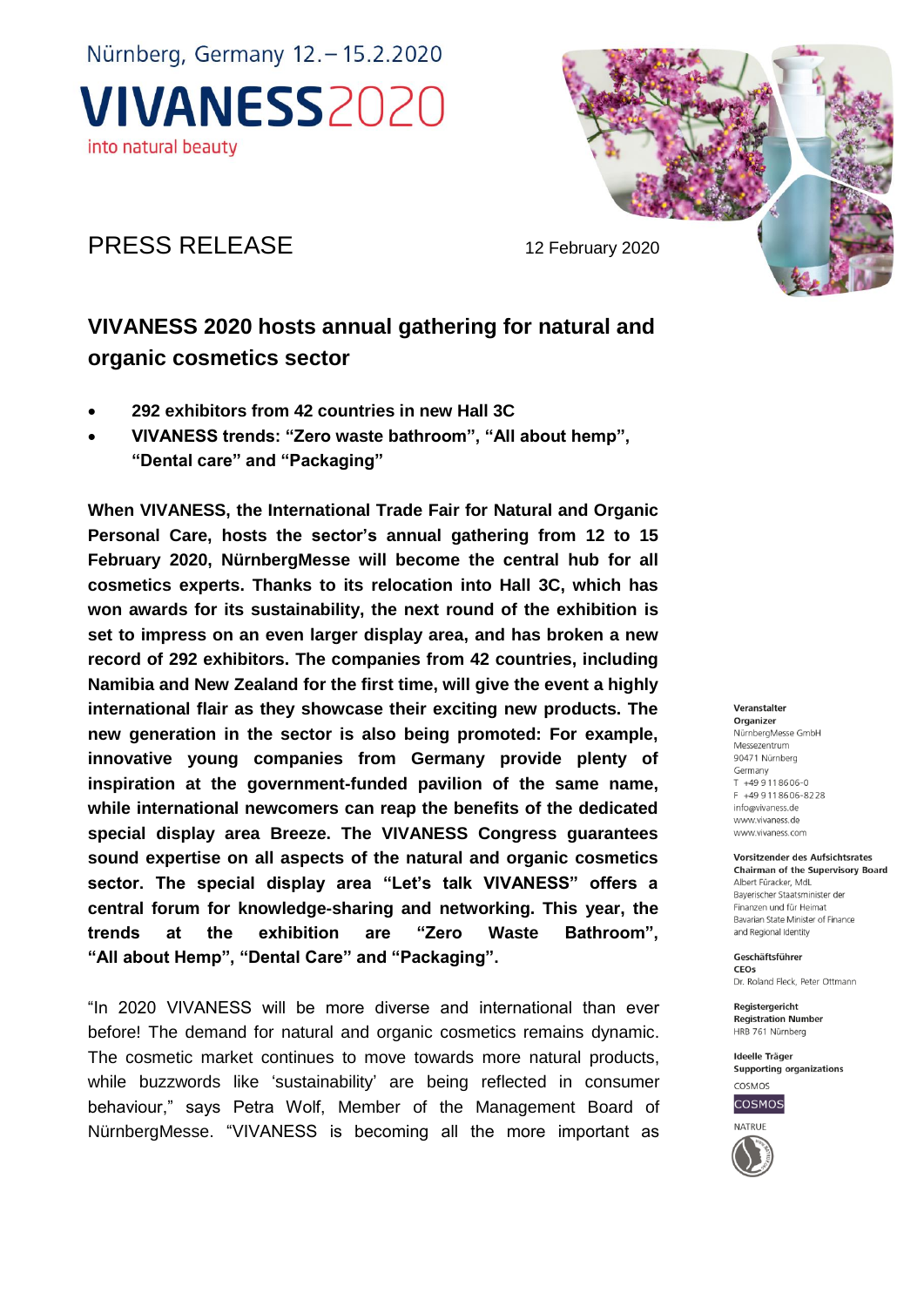Nürnberg, Germany 12. - 15.2.2020 **VIVANESS2020** into natural beauty

a sector gathering that presents natural and organic cosmetics according to strict admission criteria, provides guidance and transparency for commerce and industry and brings decision-makers and market experts together in one place once a year. The partnership with supporting organizations COSMOS and NATRUE also ensures that the discussions, knowledgesharing and inspiration here in Nuremberg are of a consistently high international standard."

### **Thematic focus area "New Products & Trends" features trend wall for first time**

With its 292 exhibitors from 42 countries, VIVANESS underpins the innovative strength of the natural and organic cosmetics sector and provides an international trading platform where new products and trends can be discovered once a year. This aspect of the exhibition is reinforced through its thematic focus area "New Products & Trends". This year, the current trends at VIVANESS are "Zero Waste bathroom", "All about Hemp", "Dental care" and "Packaging". For the first time, the trade fair trends will be presented in a visually appealing form on a trend wall located in the passageway between Hall 1 and Hall 3C: **www.vivaness.de/en/trends**. At the same time, the Novelty Stand is the ideal port of call to get a separate compact overview of innovations in natural and organic cosmetics. In 2020 there will be a total of 197 products to discover at the VIVANESS Novelty Stand, and trade visitors can vote for their favourites in seven different categories for the Best New Product Award: **[www.vivaness.de/noveltystand](http://www.vivaness.de/noveltystand)**

With a new record of 30 participating exhibitors from 11 countries including the UK, Croatia and New Zealand, trendy young companies, small-scale manufacturers and niche brands from all over the world are waiting to be discovered at the special display area Breeze: **www.vivaness.de/en/breeze**. Another Eldorado for trend scouts is the VIVANESS Pavilion "Innovation made in Germany", where the BMWi (Federal Ministry for Economic Affairs and Energy) provides funding for ten German start-ups to take part in the trade fair and present their products to an international audience of industry professionals: **www.vivaness.de/en/newcomer.**